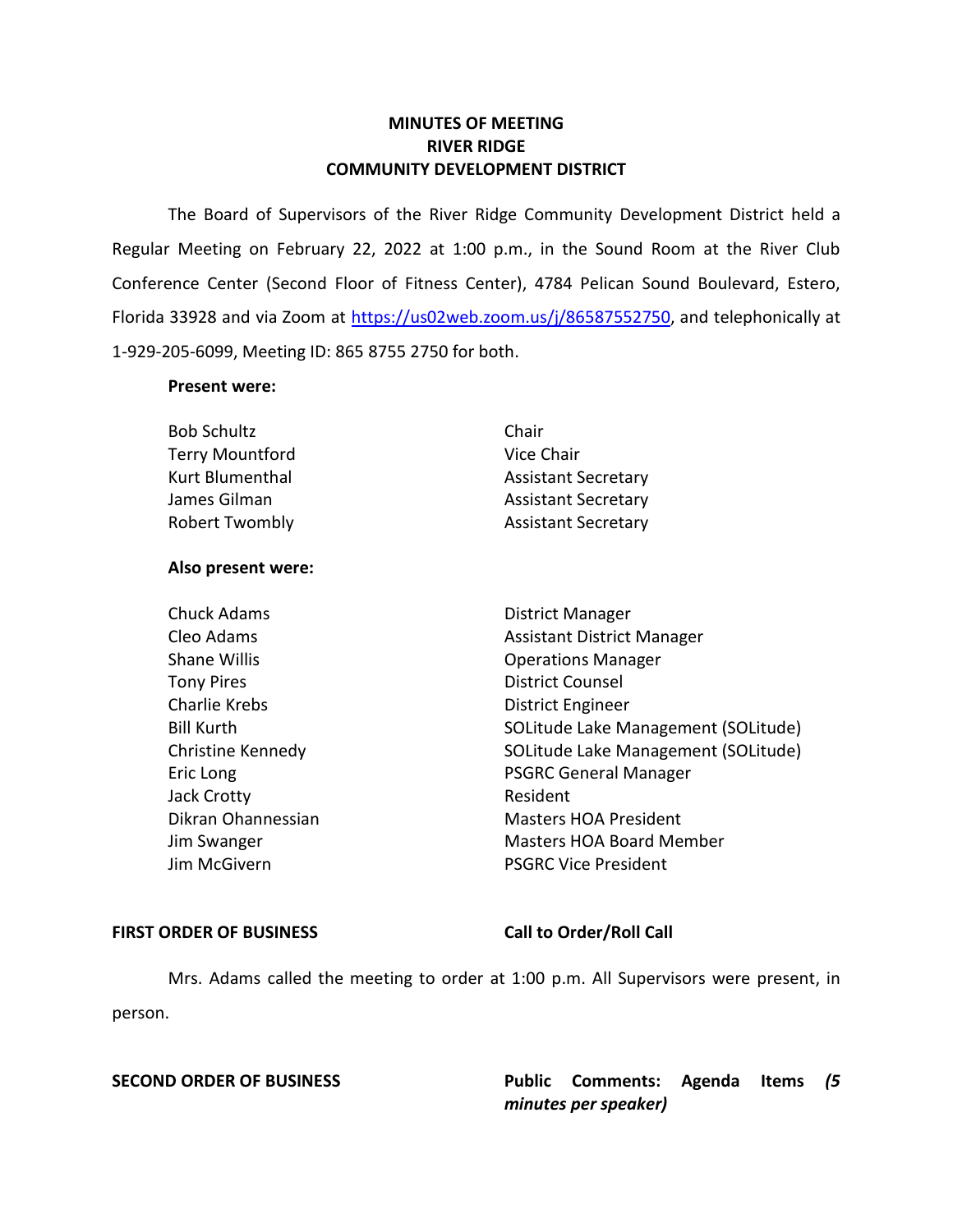Resident Jack Crotty reported experiencing several "close calls" at the traffic circle entrance on Corkscrew Road and asked the Board to take action by approving one of the proposals presented at the last meeting.

# **THIRD ORDER OF BUSINESS Discussion: SOLitude Lake Management Premium Waterbody Assessment and Coring (Lake H1B)**

Mr. Kurth and Ms. Kennedy presented the Waterbody Assessment and Coring Report for Lake H1-B, which was requested to establish a baseline for water quality.

They reported that all "H" lakes were looking very good but they were unable to identify the original location of the water flowing out from H1-B into H1-A.

Mr. Krebs stated the only thing in the area that can be contaminated was the lift station at the entrance of Turnberry; he reported there may be some type of damage to the wet well that would allow it to seep into the ground, from an upstream source.

Mr. Kurth suggested doing another test at the core site, in order to determine if this is a sewage issue that is actually impacting the lake. He discussed the interconnected lakes including P-96 and P98, which were displayed on the screen.

Mr. Krebs stated that this could be the same issue where they might need to repair the pipe due to tree roots breaking into it and causing inflow from the groundwater. Mr. Krebs and Mr. Kurth would inspect the area after the meeting.

After lengthy discussions trying to determine if the high nitrogen and ammonia levels are just a trend, Mr. Kurth and Ms. Kennedy believed additional, frequent testing is needed, as there is limited data available to make an informed conclusion and ongoing recommendation.

Mrs. Adams recalled that SOLitude has one more test to perform, as the Board approved one for when the lake condition is good and another when it is not; however, Mr. Kurth recommended the less costly option of performing two quarterly nitrogen tests to determine what is causing this issue.

2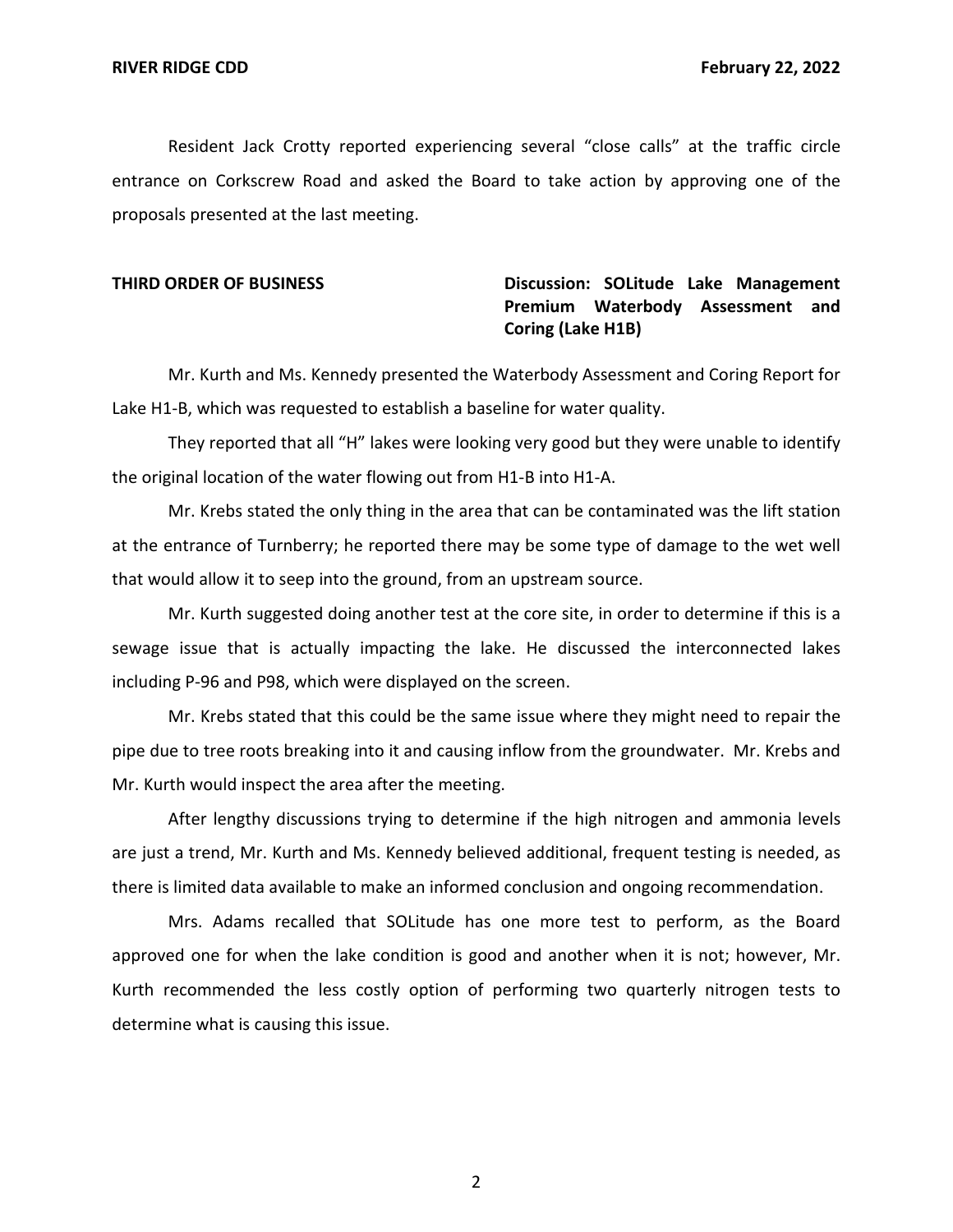Mr. Kurth would provide a proposal for more frequent nitrogen testing for consideration at the next meeting. Mrs. Adams stated that MRI will be on site next month to conduct their annual inspection of the interconnecting pipes.

Mrs. Adams was asked to include "Continued Discussion: Corkscrew Traffic Circle" on the next agenda.

## **FOURTH ORDER OF BUSINESS Continued Discussion: Traffic Safety in the Masters**

## • **Consideration of Lykins Signtek, Inc., No Parking Sign Estimate #44976**

Mr. Krebs presented the estimate to install five "No Parking" signs along Masters Circle. Mrs. Adams stated the amount would be \$4,300, as the CDD is tax-exempt.

Discussion ensued regarding the high cost, due to supply and demand and the recent changes in the criteria.

Mr. Blumenthal stated he was not convinced this is necessary, unless the Board considers fixing the larger problem throughout the Masters community. He was unsure how they can enforce this and recalled discussing the pros and cons and choosing not to install signage at Corkscrew Circle at the last meeting. He felt the Board should be consistent in their approach.

 **On MOTION by Mr. Mountford and seconded by Mr. Schultz, with Mr. Mountford, Mr. Schultz, Mr. Gilman and Mr. Twombly in favor and Mr. Blumenthal dissenting, the Lykins Signtek, Inc., Estimate #44976, to purchase and install five "No Parking" signs, in the not-to-exceed amount of \$4,300, was approved. [Motion passed 4-1]** 

**FIFTH ORDER OF BUSINESS Consideration of Collier Paving & Concrete Estimates for Torrey Pines Curb and Pavement Repair Projects** 

## **A. Estimate #22-053 [[\\$8,912.84](https://8,912.84)]**

Mr. Krebs stated this is for curb replacements along Pelican Sound Boulevard and on a few other streets.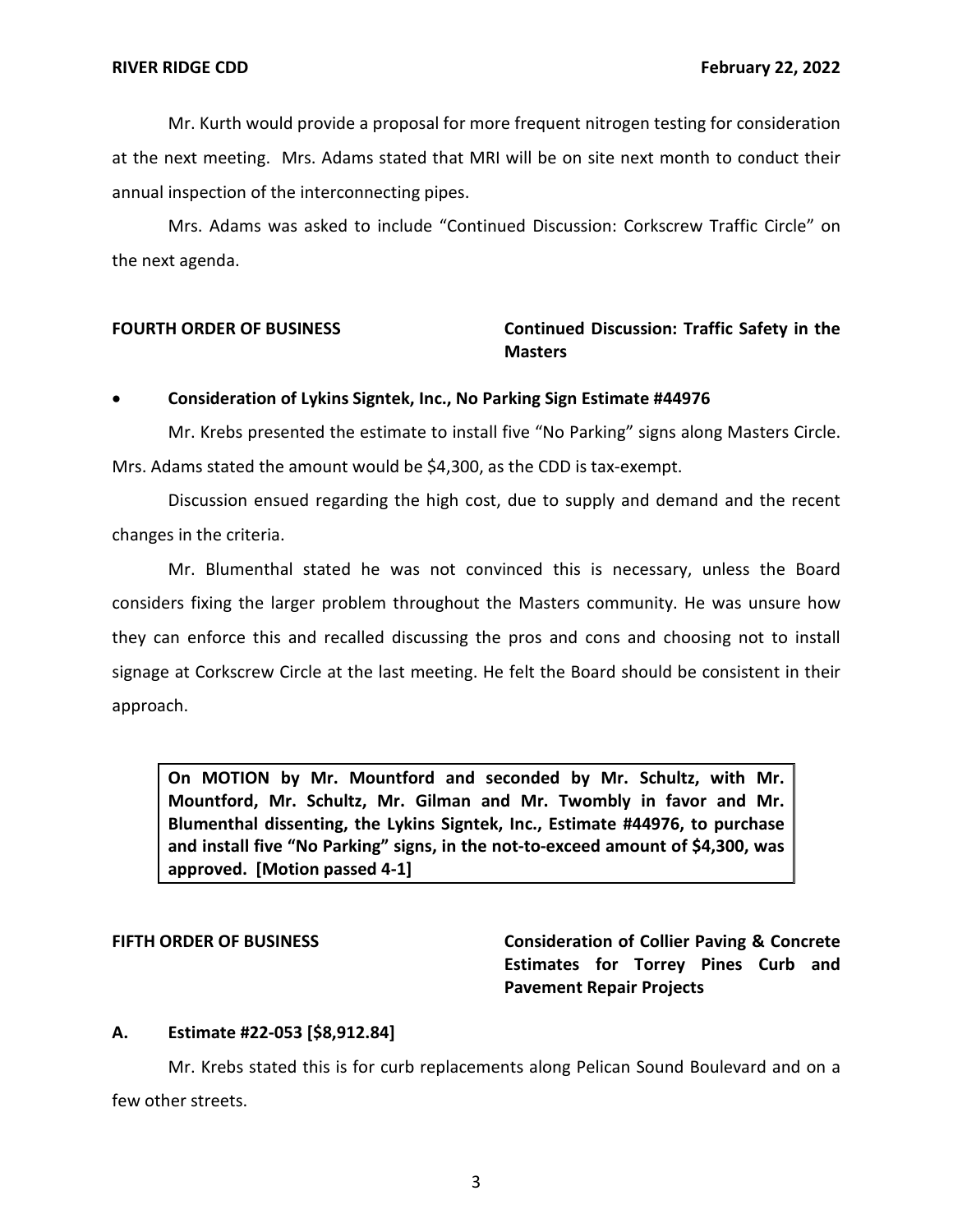## **B. Estimate #22-054 [[\\$4,507.61](https://4,507.61)]**

Mr. Krebs stated this is to replace damaged curb and asphalt at Torrey Pines Way, where the tree roots have broken through.

## **C. Estimate #22-055 [[\\$6,748.70](https://6,748.70)]**

Mr. Krebs stated this is the worst case scenario cost to replace the flat areas of curbs holding water near Masters Circle and Gleneagles Links Drive, if the original plan to saw cut them and create a trench, fails. The cost to saw cut the curbs was not included in the proposal.

Mr. Krebs explained the plan for the contractor to saw cut the curbs first and obtain homeowner feedback in a month and determine if the saw cuts solved the issue or if it is necessary to proceed with replacing the curb.

The Board discussed the estimates and asked Mr. Krebs to negotiate mobilization fees down to one, since the Board is approving all the projects to be done simultaneously. The first two estimates and only if needed, Estimate #22-055.

 **On MOTION by Mr. Schultz and seconded by Mr. Blumenthal, with all in favor, Collier Paving & Concrete Estimate #22-053, in the amount of [\\$8,912.84](https://8,912.84), and Estimate #22-054, in the amount of [\\$4,507.61](https://4,507.61), and, only if needed, Estimate #22-055, in the amount of [\\$6,748.70](https://6,748.70), for Curb and Pavement Repair Projects, subject to Mr. Krebs negotiating adjusted mobilization fees, were approved.** 

Mr. Adams arrived at the meeting at 1:34 p.m.

## **SIXTH ORDER OF BUSINESS Consideration of MAJ Contracting Inc. Proposal to Move White Paver Stop Bar**

Mr. Krebs presented the MAJ Contracting, Inc., proposal to move the stop bar at Pelican Sound Boulevard and Pelican Sound Drive to resolve visibility issues; the proposal was not in the agenda package when he presented this at the last meeting. He stated that he met with Mr. Long on site and they determined something should be done to address the visibility issues.

A Board Member recalled that the vote to approve this failed at the last meeting, which was affirmed in the prior meeting minutes.

4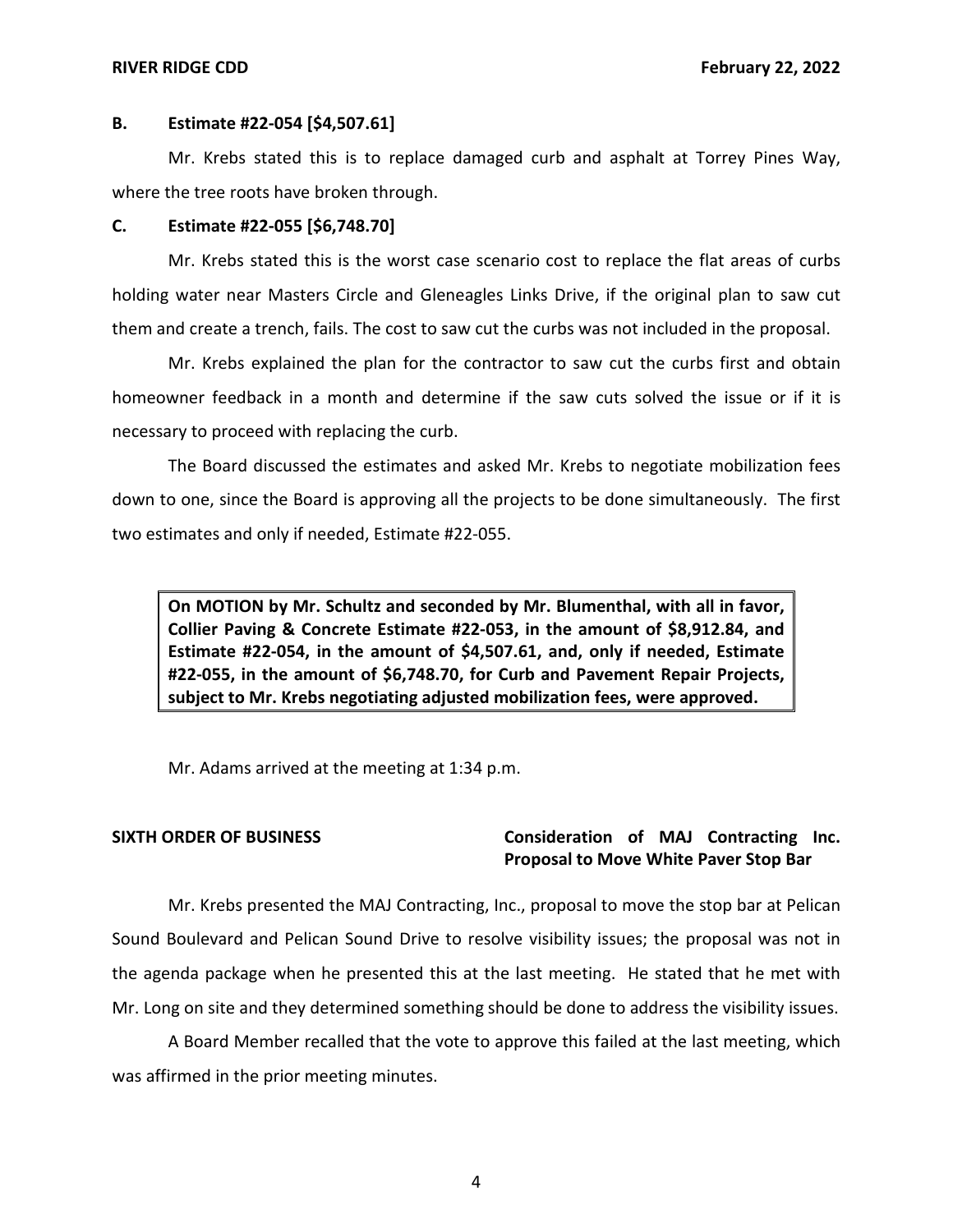This item would be removed from future agendas.

 **SEVENTH ORDER OF BUSINESS Consideration of Resolution 2022-02, Implementing Section 190.006(3), Florida Statutes, and Requesting that the Lee County Supervisor of Elections Begin Conducting the District's General Elections; Providing for Compensation; Setting for the Terms of Office; Authorizing Notice of the Qualifying Period; and Providing for Severability and an Effective Date** 

Mrs. Adams presented Resolution 2022-02. Seats 1 and 2, currently held by Mr. Gilman and Mr. Schultz, respectively, are estimated up for election at the November 2022 General Election.

 **On MOTION by Mr. Blumenthal and seconded by Mr. Gilman, with all in favor, Consideration of Resolution 2022-02, Implementing Section 190.006(3), Florida Statutes, and Requesting that the Lee County Supervisor of Elections Begin Conducting the District's General Elections; Providing for Compensation; Setting for the Terms of Office; Authorizing Notice of the Qualifying Period; and Providing for Severability and an Effective Date, was adopted.** 

## **EIGHTH ORDER OF BUSINESS**

## **Discussion: Review of Annual Newsletter**

Board Members thanked Mr. Willis and Mr. Twombly for preparing the annual newsletter, which was distributed in the meeting. Revisions were provided to Mr. Willis.

A Board Member stated that Mr. Gilman told him he can share the newsletter with his community; however, as all of the items address issues within the Pelican Sound Community, he most likely would not. Mrs. Adams stated that the newsletter will not be sent to the Commercial Management Company.

Mr. Willis will send the revised newsletter to the Board and to Pelican Sound; it should be posted on the CDD website within the week and e-blasted to homeowners/residents.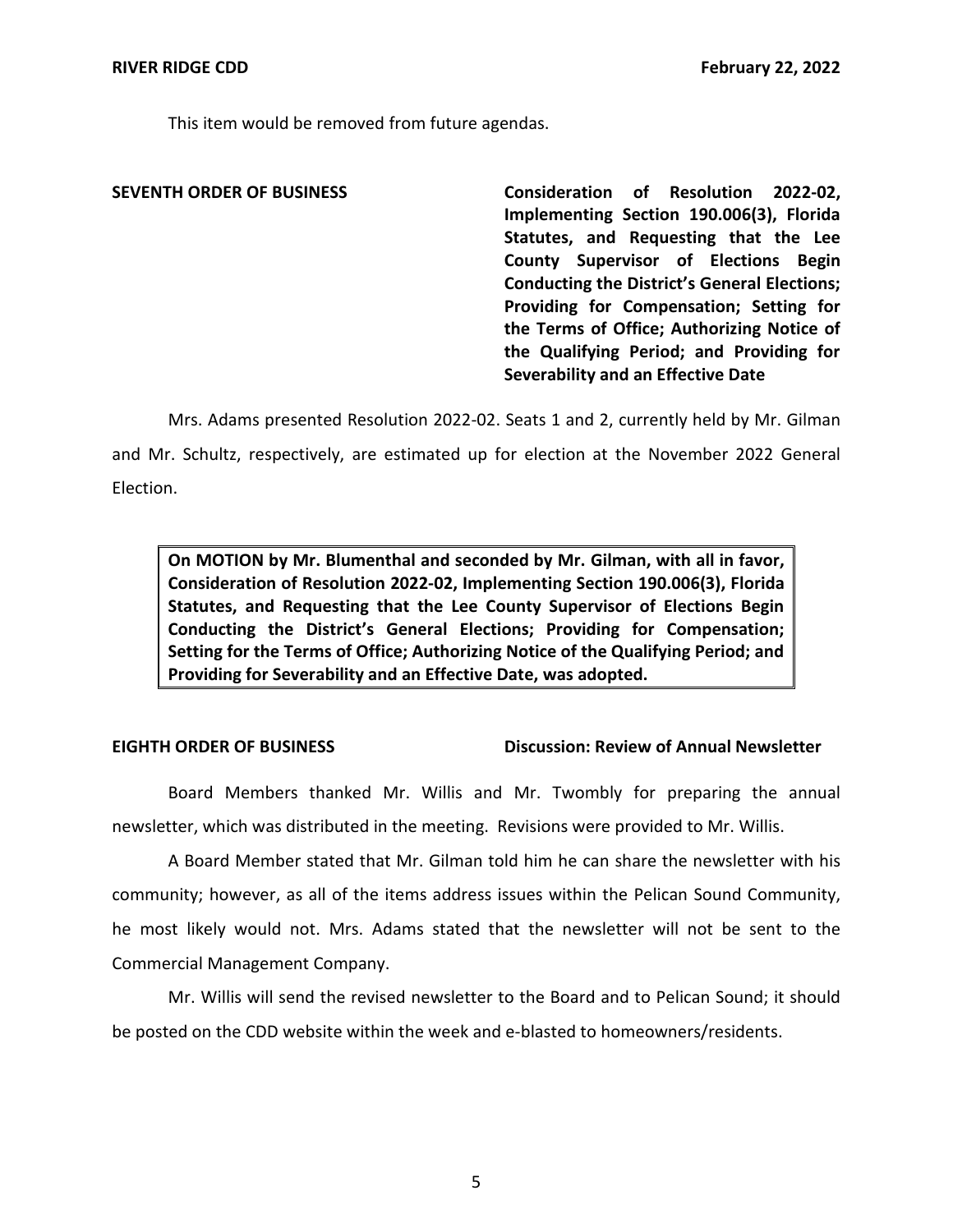# **Statements as of January 31, 2022 NINTH ORDER OF BUSINESS Acceptance of Unaudited Financial**

Mrs. Adams presented the Unaudited Financial Statements as of January 31, 2022. The FY2022 Operations Financial Impact Analysis Report was distributed.

Mrs. Adams advised that Accounting was in the process of correcting two posts; one for \$11,000 in the General Fund "Engineering" budget line item belonging to the "Pelican Sound Program", and the other for \$600 in the Pelican Sound Program "Roadway RM/traffic calming" budget line item belonging to the "General Fund". Mr. Krebs stated he would ensure his submittals specify specific coding information for posting purposes.

Mr. Adams reported that the CDD's payment to The Club was processed last Monday. The financials were accepted.

## **TENTH ORDER OF BUSINESS Approval of January 25, 2022 Regular Meeting Minutes**

 Mrs. Adams presented the January 25, 2022 Regular Meeting Minutes. Edits were previously submitted to Management, which included the following change:

Lines 29 and 92: Change "Dick Renaud" to "Dikran Ohannessian"

Line 83: Change "Mr. Krebs'" to "my"

 **On MOTION by Mr. Blumenthal and seconded by Mr. Gilman, with all in favor, the January 25, 2022 Regular Meeting Minutes, as amended, were approved.** 

## • **Active Action and Agenda Items**

Items 3, 7, 10, 11, 14, 15, 17, 18 and 19 were completed.

The following items were discussed:

## $\triangleright$  Item 5: [12.14.21](https://12.14.21) part was completed.

Mr. Long distributed and presented five weekly charts showing Vehicle Count by Peak Speed times, tracking traffic without a camera at Southern Hills and Pelican Sound Drive. The charts were provided to Mrs. Adams for the record.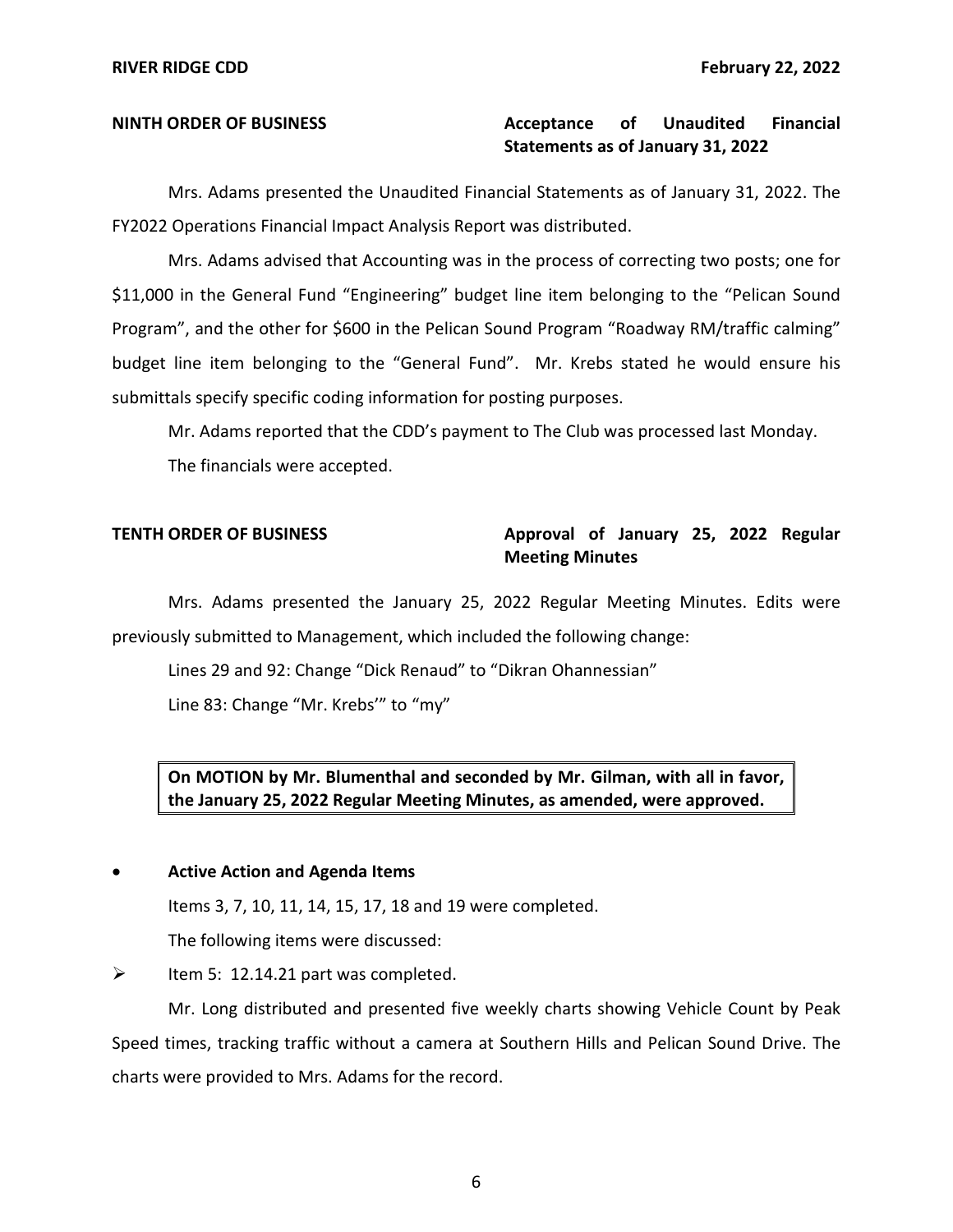Mr. Blumenthal recalled that tracking this area was in response to a homeowner's request to have a stop sign installed. In his opinion, these results did not justify a stop sign. He recalled stating in the November meeting that he did not feel a stop sign was appropriate. Mr. Blumenthal suggested swapping the camera sign to this location, so they can identify the violators. Mrs. Adams discussed a recent incident where she observed two drivers not stopping at the stop signs. The Pelican Sound Board approved an approach to address excessive speed incidents.

➢ Item 6: Frequency of sending e-blasts changed from monthly to periodically.

 $\triangleright$  Item 9: Mr. Krebs to see if the surveyor can do it next week.

 $\triangleright$  Item 10: The Work Order was submitted and waiting for SOLitude to treat the shoreline at Lake H1-A.

 $\triangleright$  Item 15: Mr. Pires suggested he, Mr. Long along with others meet with Mr. Willem, of the Village of Estero, to discuss ownership of a portion of Corkscrew Road. Mr. Long stated he expected the road to need maintenance within the next two to three years.

Discussion ensued regarding the inability of the County or The Village to solidify which entity owns the road. There were reports of documentation that the road was transferred from the City to The Village but that a Resolution was never passed.

Mr. Pires stated that he researched and concluded that Lee County owns the road. Since this is still an issue, he suggested obtaining a copy of the Development Order to determine if this purchase would have impacts to the road, which could then be addressed during The Village's public meeting. The Board agreed to the suggestion of Mr. Krebs conducting an Engineering Assessment to evaluate the visible conditions of Corkscrew Road and eventually sending it to the County and The Village, as this is a public safety issue within their District.

➢ Item 16: Add "Mr. Krebs to provide an Analysis Report listing the deficiencies and required maintenance, at the next meeting." He would also take a photograph of the cracked drainage system. Mr. Pires stated the memorandum, under Agenda Item 11AII, outlines ownership of the roadway and includes backup documentation.

➢ Item 17: Mrs. Adams sent Pinehurst HOA the M.R.I. proposal to inspect the HOA pipes.

7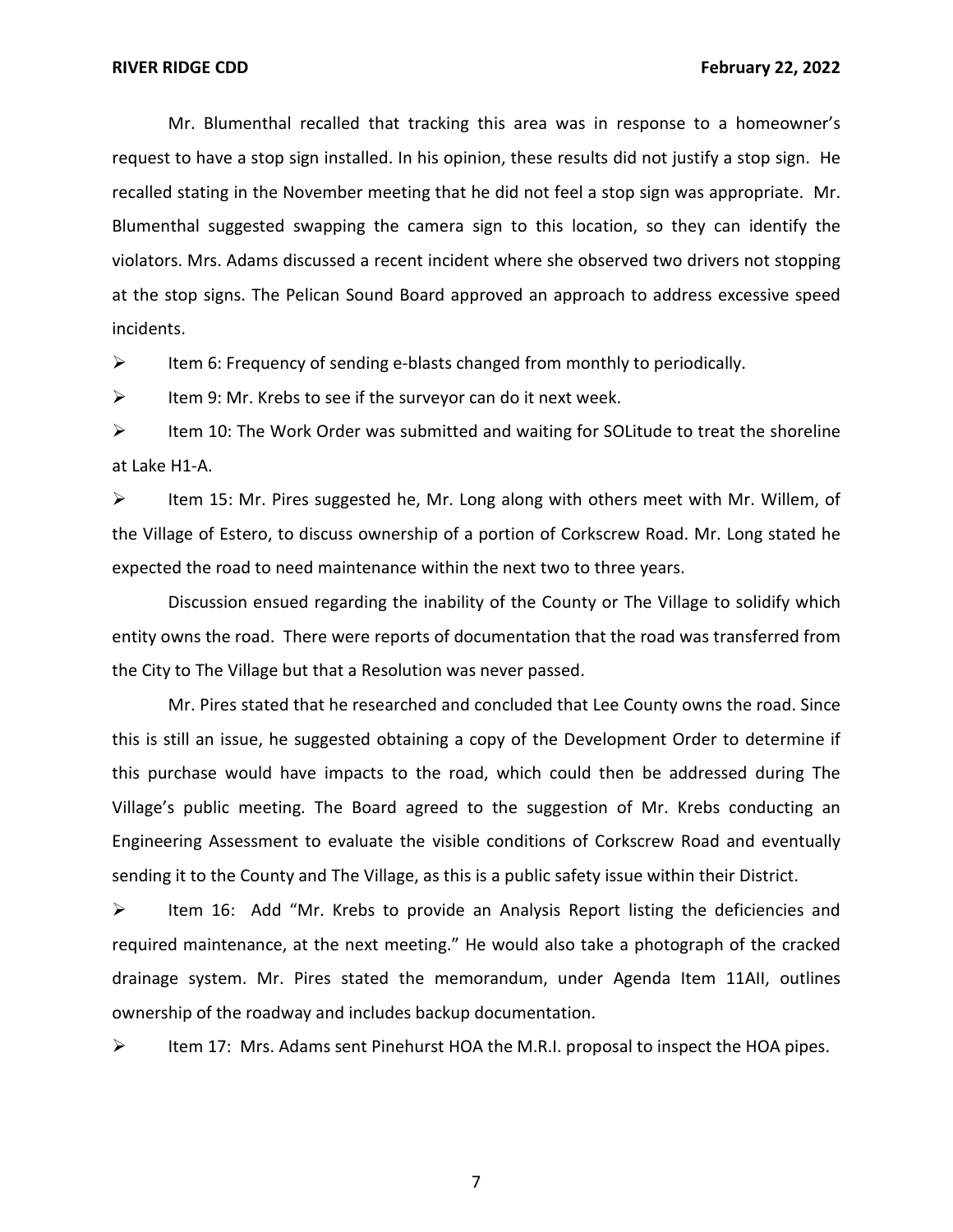## **ELEVENTH ORDER OF BUSINESS STATES STAFF REPORTS**

## **A. District Counsel:** *Woodward Pires & Lombardo, P.A.*

## **I. Memorandum Regarding Tow Policy**

Mr. Pires presented the memorandum outlining the Amended Tow Policy, which included the legislative changes; the steps and recommendations to initiate it would require adopting a Resolution.

Mr. Adams explained that the Tow Policy applies to parking lots and streets. Another reported that road patrols typically cite two to three vehicles a month, in which they give a friendly reminder not to park on the street.

Discussion ensued regarding including language in the Resolution giving The Club discretion to enforce parking issues through their covenants and deed restrictions, having "No Parking in Unauthorized Areas" signage posted at the entrance gates and engaging a towing company.

The Board agreed to proceed with a soft approach before having a vehicle towed. Mr. Pires will work with Mr. Long on the proposed verbiage and Tow Agreement and send to Mr. Adams for review and prepare the Resolution for the next meeting.

# **II. Memorandum Regarding Ownership Identification of Portion of Corkscrew Road**

This item was addressed during the Action Item 16 discussion.

## **B. District Engineer:** *Hole Montes, Inc.*

There was no report.

## **C. District Manager:** *Wrathell, Hunt and Associates, LLC*

## **I. Key Activity Dates**

The Key Activity Dates List was included for informational purposes.

## **II. NEXT MEETING DATE: March 22, 2022 at 1:00 P.M.**

## • **QUORUM CHECK**

All Supervisors confirmed their attendance at the March 22, 2022 meeting.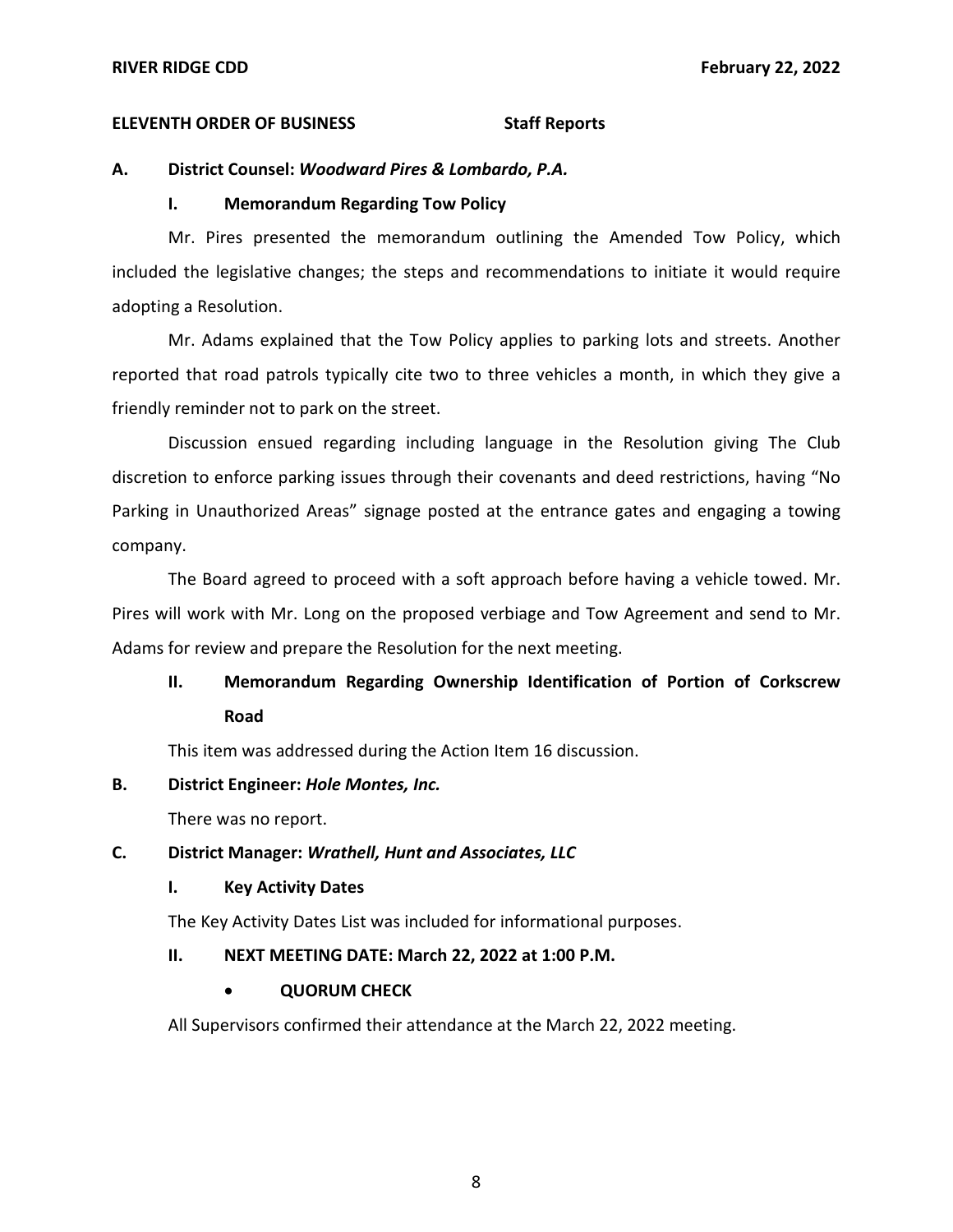## and **TWELFTH ORDER OF BUSINESS Supervisors' Requests and Public Comments** *(5 minutes per speaker***)**

Mr. Schultz made the following requests:

➢ Asked Staff to invite the contractor for Rain Bird to the April meeting to give a 15 minute presentation on the Golf Course Irrigation Upgrade project for Fiscal Year 2023, along with other Representatives interested in the project. Mr. Long would provide Mrs. Adams with the contact information.

➢ Asked CDD Staff to prepare an informational brochure about the River Ridge CDD, its history of key events and the benefits of the CDD to be posted on the CDD and Pelican Sound websites and to possibly include in the new homeowner's package. This should help answer most homeowner questions. Mr. Pires will provide updated information to Mrs. Adams, which she can include in the brochure.

Mr. Long reported that the Pelican Sound Board approved construction of two dog parks in the Florida Power & Light (FPL) easement and in a fitness park. He briefed the Board on the dog park project for which they may need to ask the CDD for an easement. Mr. Long discussed how they will address gopher tortoises in the area.

## **THIRTEENTH ORDER OF BUSINESS Adjournment**

There being nothing further to discuss, the meeting adjourned.

 **On MOTION by Mr. Schultz and seconded by Mr. Blumenthal, with all in favor, the meeting adjourned at 2:39 p.m.** 

## [SIGNATURES APPEAR ON THE FOLLOWING PAGE]